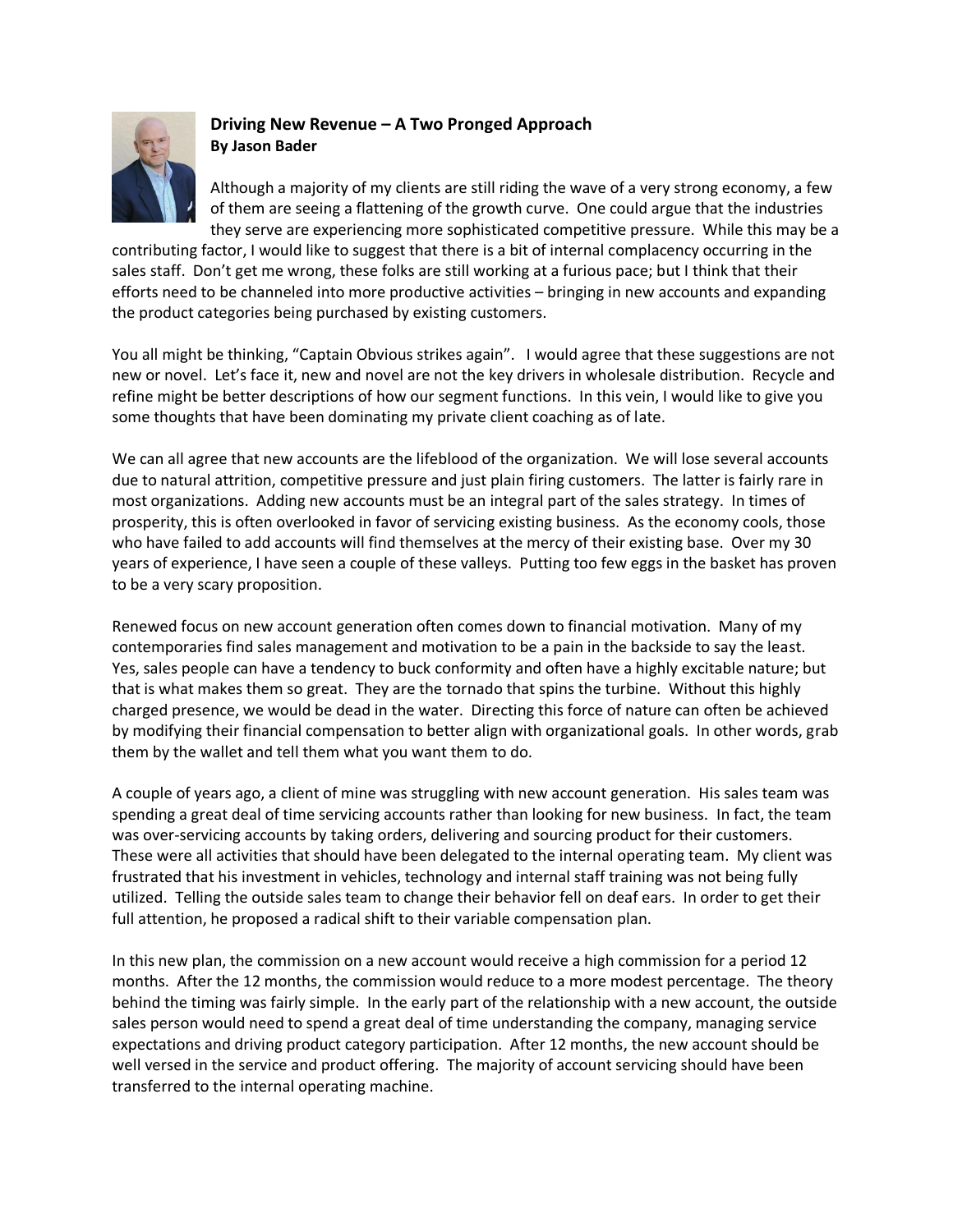The spread between the two commission rates had to be significant enough to provoke a change in behavior. The new account commission was 25% of the gross profit. Then it reduced to 10% after the 12 month period. I understand that these are fairly large percentages and you should adjust to better fit your environment. There was the usual grumbling by the team which is common with any compensation change. Fortunately, the program has had the desired effect. The sales people slowly shifted over new account generation activities. I must admit that we were both confused by the slow conversion; but ultimately it had resulted in more customer credit applications.

As I mentioned at the beginning of the article, I see the change in compensation as a part of the overall strategy to drive sales. As any good sales professional knows, it is easier to expand sales with existing customers rather than acquiring new accounts. Hence, the bump in pay for the more challenging strategy. Driving deeper sales is more of technology discussion than a behavior modification exercise. Reporting is the key to discovering opportunities in the existing account base.

I have written on this before, so I won't go into lengthy detail this time. Essentially, the company must mine the data trapped in their distribution software package to produce a category participation report by customer. This type of report will make it easier for sales people to identify opportunities within their existing relationships.

I have introduced this concept to several clients over the years. Frankly, the more tech-savvy organizations have been best suited to capitalize on the idea. The report breakdown should be fairly simple. Show the sales dollars per product category, or any other logical product breakdown, for an individual customer. This should give you a rough idea where the customer is placing the bulk of their orders. Having reviewed these reports in several companies, it can be very apparent where the opportunities exist. Let's face facts, our customers rarely know all of the products that we put on the shelf. The is especially true if you have a fairly diverse product mix.

Some of the clients have refined their reporting to use transactions, or hits, in each product category. This removes the bias toward product categories dominated by high dollar items. The number of transactions seems to level the playing field and provide a better look at buying patterns. Armed with this data, sales people can spend time re-introducing dormant categories to their existing customers.

Another byproduct of this type of reporting is the evaluation of product knowledge in the team. For example, this same type of report can be generated to compare the transactions per category by an individual salesperson. We are looking for patterns where a category is particularly weak or nonexistent. As a sales manager, I would interpret this as a lack of comfort with a particular category of product. Some additional training effort, through the use of manufacturer resources, should help this person fill in the category.

I will freely admit that these two strategies seem to be in conflict, but they don't have to be. I want the sales people to focus on opening new accounts. This is why I am advocating a higher compensation for this activity. Once the account is established, it is in the sales person's financial best interest to drive category participation. Although there is a residual commission after the first 12 months, I would expect that selling deeper into the account will wane. This is a perfect time for strong inside sales people to pick up the ball and continue to drive category participation. In fact, I would encourage this behavior by implementing a modest bonus; but that discussion is best saved for another article. Good luck and know that I am always here to help.